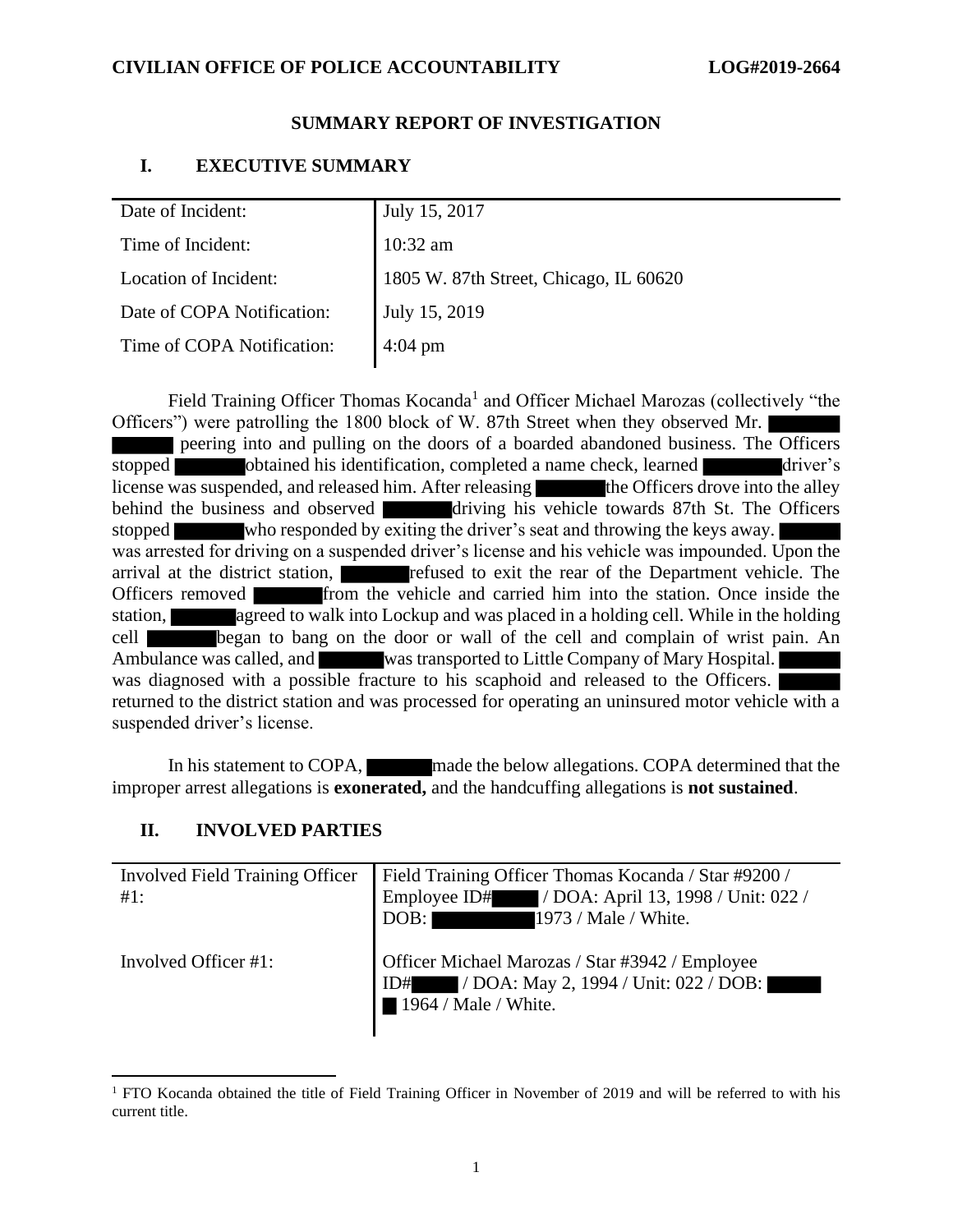### **CIVILIAN OFFICE OF POLICE ACCOUNTABILITY LOG#2019-2664**

Involved Individual #1:  $/$  DOB:  $/$  1965 / Male / Black.

## **III. ALLEGATIONS**

| <b>Officer</b>                           | <b>Allegation</b>                                                     | Finding/<br><b>Recommendation</b> |
|------------------------------------------|-----------------------------------------------------------------------|-----------------------------------|
| <b>Officer Thomas</b><br>Kocanda         | without<br>1. Arresting Mr.<br>justification, in violation of Rule 6. | Exonerated.                       |
|                                          | 2. Handcuffing Mr.<br>too<br>tightly, in violation of Rule 8.         | Not Sustained.                    |
| <b>Officer Michael</b><br><b>Marozas</b> | without<br>1. Arresting Mr.<br>justification, in violation Rule 6.    | Exonerated.                       |
|                                          | 2. Handcuffing Mr.<br>too<br>tightly, in violation Rule 8.            | Not Sustained.                    |

## **IV. APPLICABLE RULES AND LAWS**

#### Rules

1. Rule 6: Prohibits disobedience of an order or directive, whether written or oral.

#### Special Orders

1. S04-13-09 – Investigatory Stop System – effective July 10, 2017 to current.

# **V. INVESTIGATION**<sup>2</sup>

#### **a. Interviews**

In a **statement to COPA**<sup>3</sup> on July 17, 2019, Mr. stated he was peering into a vacant business when he was approached by the Officers. The Officers accused of casing the vacant business, completed a brief investigation, released and left the area.<sup>4</sup> returned to and entered the driver's seat of his vehicle. As he observed the Officers returning, he threw his keys to the ground. The Officers approached and told him that he was being arrested for driving with a suspended driver's license. **All admitted that he had** knowledge his license was suspended.<sup>5</sup> was placed in handcuffs "real hard" and

<sup>&</sup>lt;sup>2</sup> COPA conducted a thorough and complete investigation. The following is a summary of the material evidence gathered and relied upon in our analysis.

 $3$  Att. 10.

<sup>&</sup>lt;sup>4</sup> COPA reviewed this interaction and determined that there was no need to serve any allegations as both | account and the Department Records – to include an ISR – detail a reasonable basis for an Investigatory Stop. *See*  Atts. 10 and *27.*

<sup>5</sup> explained to COPA that his driver's license was suspended for failing to pay parking citations. provided a copy of proof of payment for the parking violations. Att. 15, pg 2.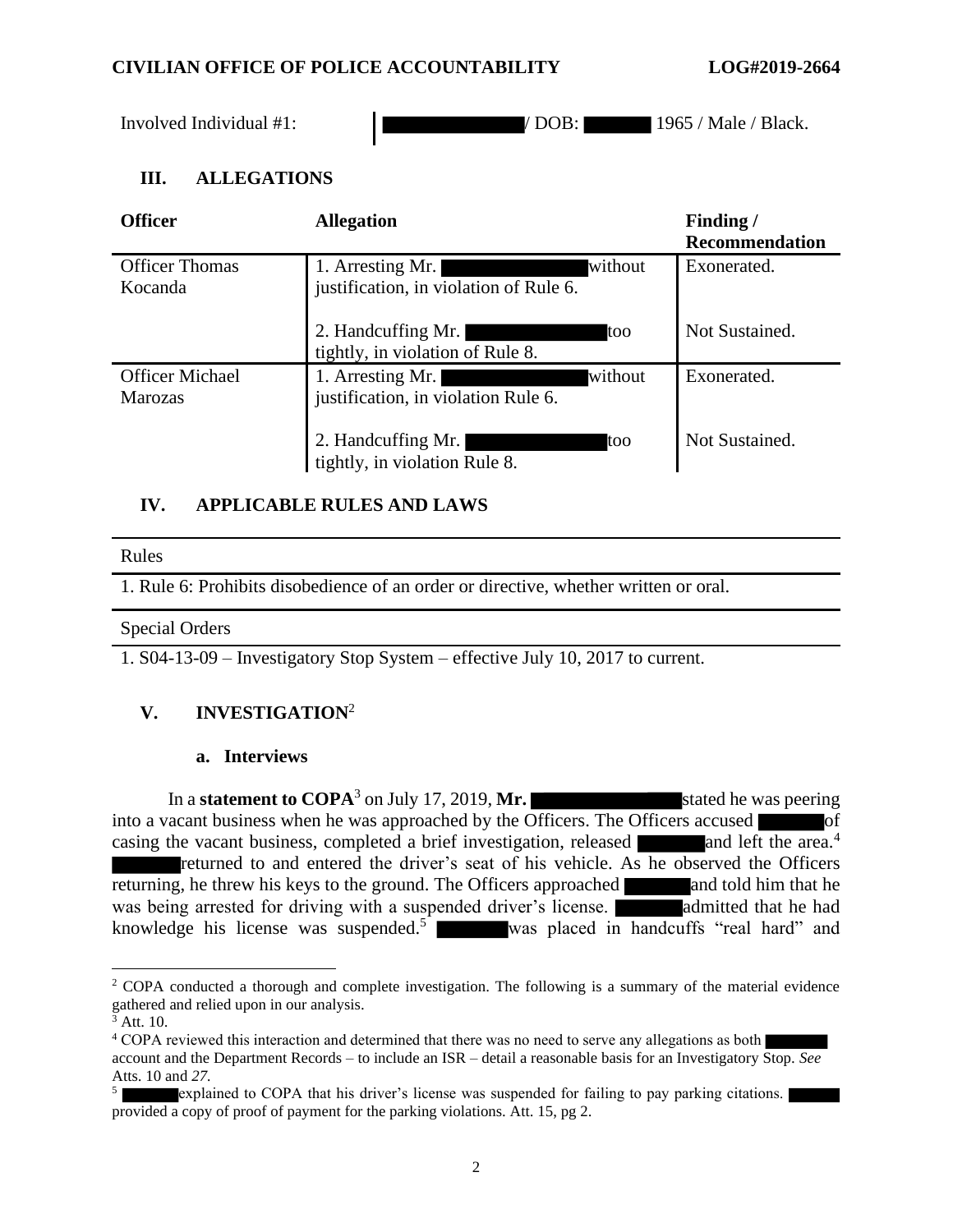transported to the 022nd District Station.<sup>6</sup> was clear that he told the Officers than his handcuffs were too tight, but that the Officers did not respond.

explained that his transport took so long that he fell asleep in the rear of the CPD vehicle. was woken by the Officers and went "limp" to resist with the Officers so they would have to remove him from the vehicle.<sup>7</sup> The Officers grabbed right hand and moved it in a manner to get him to exit the vehicle.<sup>8</sup> Once exited he was carried into the station. At that time began to feel pain in his hands. requested medical treatment and was taken to the hospital by the Officers.<sup>9</sup>

After receiving treatment and being diagnosed with a broken wrist, was returned to the station, and processed for operating an uninsured motor vehicle with a suspended license.

In a **statement to COPA**<sup>10</sup> on January 30, 2019, **FTO Thomas Kocanda** stated that his partner (Officer Marozas) and he were patrolling the 1800 block of W. 87th Street when they observed peering into a boarded business. The Officers completed an investigatory stop on during which they learned his driver's license was suspended. The Officers informed he was free to leave. The Officers drove around the boarded business and into the alley. While driving down the alley, they observed entering his vehicle and driving towards 87th Street. The Officers conducted a traffic stop on vehicle. responded by stopping, exiting the driver's seat, and throwing his keys. The Officers arrested for driving on a suspended driver's license and impounded his vehicle.

Officer Marozas drove vehicle to the district station while FTO Kocanda transported Upon arrival at the district station, **the refused to exit and remained** laying across the back seat. The Officers physically lifted out of the vehicle and placed him in a rolling desk chair that was inside the vestibule. Once in the chair explained that he would walk into Lockup, which the Officers allowed him to do. Once in Lockup, released from handcuffs and placed in a holding cell. While in the holding cell, began to bang on the wall or door of the cell while complaining of wrist pain. An Ambulance was requested, and was transported to the hospital. While at the hospital was diagnosed with a fractured wrist.

FTO Kocanda explained that did not complain that his handcuffs were too tight nor of any pain or injury until after he began to bang on the cell wall or door. Additionally, FTO Kocanda recalled checking handcuffs for fit at the time of the arrest by placing two fingers between the handcuff and wrist. Further, FTO Kocanda detailed he lifted legs and Officer Marozas lifted his shoulders as they removed from the vehicle, and he did not believe either officer used a wristlock or any similar type of wrist control while they removed from the vehicle.

<sup>6</sup> Att. 10 at 10:44.

<sup>7</sup> Att. 10 at 14:29.

description of this action is consistent with a wristlock.

<sup>&</sup>lt;sup>9</sup> A CFD Event Query shows the was transported by Ambulance 17 to the hospital. Att. 18.

 $10$  Att. 47.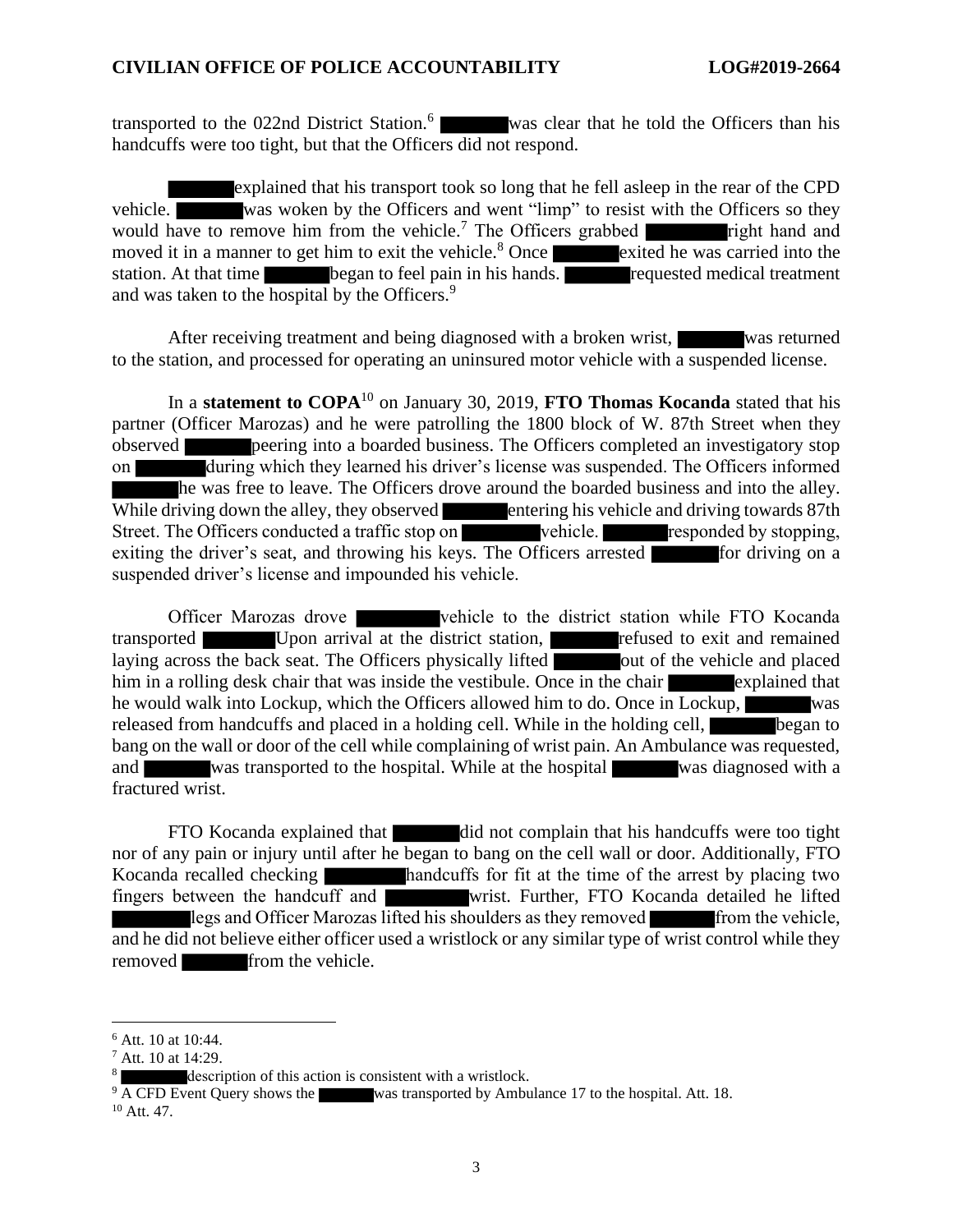In a **statement to COPA**<sup>11</sup> on January 28, 2019, **Officer Michael Marozas** stated essentially the same information as FTO Kocanda. Additionally, Officer Marozas did not recall ever commenting on his handcuffs being too tight or uncomfortable and explained that he drove vehicle to the district station so was unaware of any conversation had during his transport.<sup>12</sup> Additionally, Officer Marozas specifically recalled that as he removed from the Department vehicle at the station, he observed that his pinky finger fit between the handcuffs and wrist. Further, Officer Marozas explained that in his twenty plus years with the Department he always checks for  $fit^{13}$  and double locks the handcuffs, unless the subject is being combative – which he explained was not. Finally, Officer Marozas explained that while at the hospital a member of the medical staff informed him that injury, a fractured wrist, was unlikely caused by handcuffing.

#### **b.** Documentary Evidence<sup>14</sup>

An **Initiation Report**<sup>15</sup> details alleged his right hand was broken by the Officers when he was being removed from the rear of a CPD vehicle at the 022nd District Station. explained his delayed reporting of the injury because he was out of town.<sup>16</sup>

**Arrest Report**<sup>17</sup> and an **Original Case Incident Report**<sup>18</sup> details that the Officers were aware driver's license was suspended when they observed him driving a gray Dodge Dart. The Officers stopped and arrested him. Was transported to the 022nd District Station. Upon arrival refused to exit the CPD vehicle and refused to explain why he was not exiting. was physically carried from the CPD vehicle into the station. Once inside the station, the threatened to a lawsuit against various Department members and directed profanities at Sergeant Dennis Smith. While in Lockup, complained of burning wrist pain. Chicago Fire Department Ambulance 17 responded and transported to Little Company of Mary Hospital.

**Tactical Response Reports**<sup>19</sup> (TRRs) detail that **presented as a passive resister by** not following verbal directions, stiffening, and refusing to exit a CPD vehicle. The response of the Officers is detailed as member presence, verbal commands, and carrying into the district station. The reports detail that was not injured by the Officers but that he alleged that he was injured. Further, the reports detail that was treated at Little Company of Mary Hospital for his alleged injuries. Finally, the report details that refused to speak with Lt.

 $11$  Att. 43.

<sup>&</sup>lt;sup>12</sup> Officer Marozas drove vehicle to the district station so that it could be impounded, as permitted by Municipal Code. *See* Att. 30, pg.2

<sup>&</sup>lt;sup>13</sup> Officer Marozas demonstrated he checks for fit by placing his pinky finger between the handcuff and the subject's writs.

<sup>&</sup>lt;sup>14</sup> COPA notes Body Worn Cameras were issued to the 022nd District on October 30, 2017; therefore, no footage of this incident exists.

 $15$  Att. 1.

<sup>&</sup>lt;sup>16</sup> COPA notes delay was exactly two years.

 $17$  Att. 2.

<sup>18</sup> Att. 4.

 $19$  Atts. 6 and 7.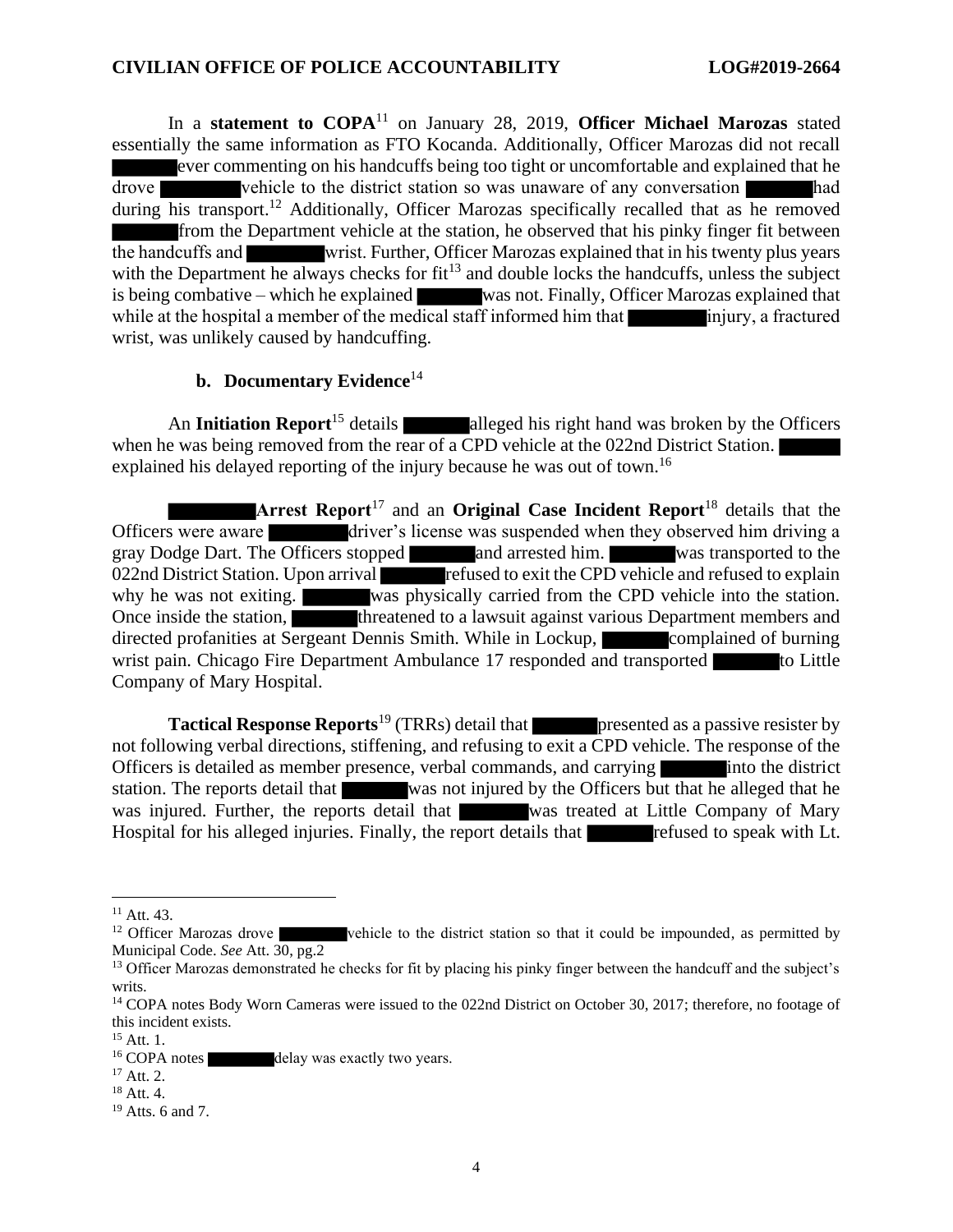Andre Parham about the incident and that Lt. Parham reviewed all the records and determined that the Officers acted within Department policy.

**Medical Records**<sup>20</sup> detail that he presented to CFD personnel with complaints of wrist pain but would not explain how he injured his wrist.<sup>21</sup> was transported to Little Company of Mary Hospital where he presented to the emergency room with a complaint of right wrist pain with slight swelling after being arrested by Department members.<sup>22</sup> While in the emergency room, would not allow hospital staff to fully examine his wrist.<sup>23</sup> was diagnosed and treated for a possible nondisplaced fracture to his right scaphoid.<sup>24</sup>

## **VI. LEGAL STANDARD**

For each Allegation COPA must make one of the following findings:

- 1. Sustained where it is determined the allegation is supported by a preponderance of the evidence;
- 2. Not Sustained where it is determined there is insufficient evidence to prove the allegations by a preponderance of the evidence;
- 3. Unfounded where it is determined by clear and convincing evidence that an allegation is false or not factual; or
- 4. Exonerated where it is determined by clear and convincing evidence that the conduct described in the allegation occurred, but it is lawful and proper.

A **preponderance of evidence** can be described as evidence indicating that it is **more likely than not** that the conduct occurred and violated Department policy. *See Avery v. State Farm Mutual Automobile Insurance Co.*, 216 Ill. 2d 100, 191 (2005), (a proposition is proved by a preponderance of the evidence when it has found to be more probably true than not). If the evidence gathered in an investigation establishes that it is more likely that the misconduct occurred, even if by a narrow margin, then the preponderance of the evidence standard is met.

**Clear and convincing evidence** is a higher standard than a preponderance of the evidence but lower than the "beyond-a-reasonable doubt" standard required to convict a person of a criminal offense. See *e.g.*, *People v. Coan*, 2016 IL App (2d) 151036 (2016). Clear and Convincing can be defined as a "degree of proof, which, considering all the evidence in the case, produces the firm and abiding belief that it is highly probable that the proposition . . . is true." *Id*. at ¶ 28.

<sup>20</sup> Atts. 17 and 26.

 $21$  Att. 17 at 4.

 $^{22}$ Att. 26 at 3.

<sup>23</sup> *Id.* at 9.

<sup>24</sup> *Id.* at 4 and 5.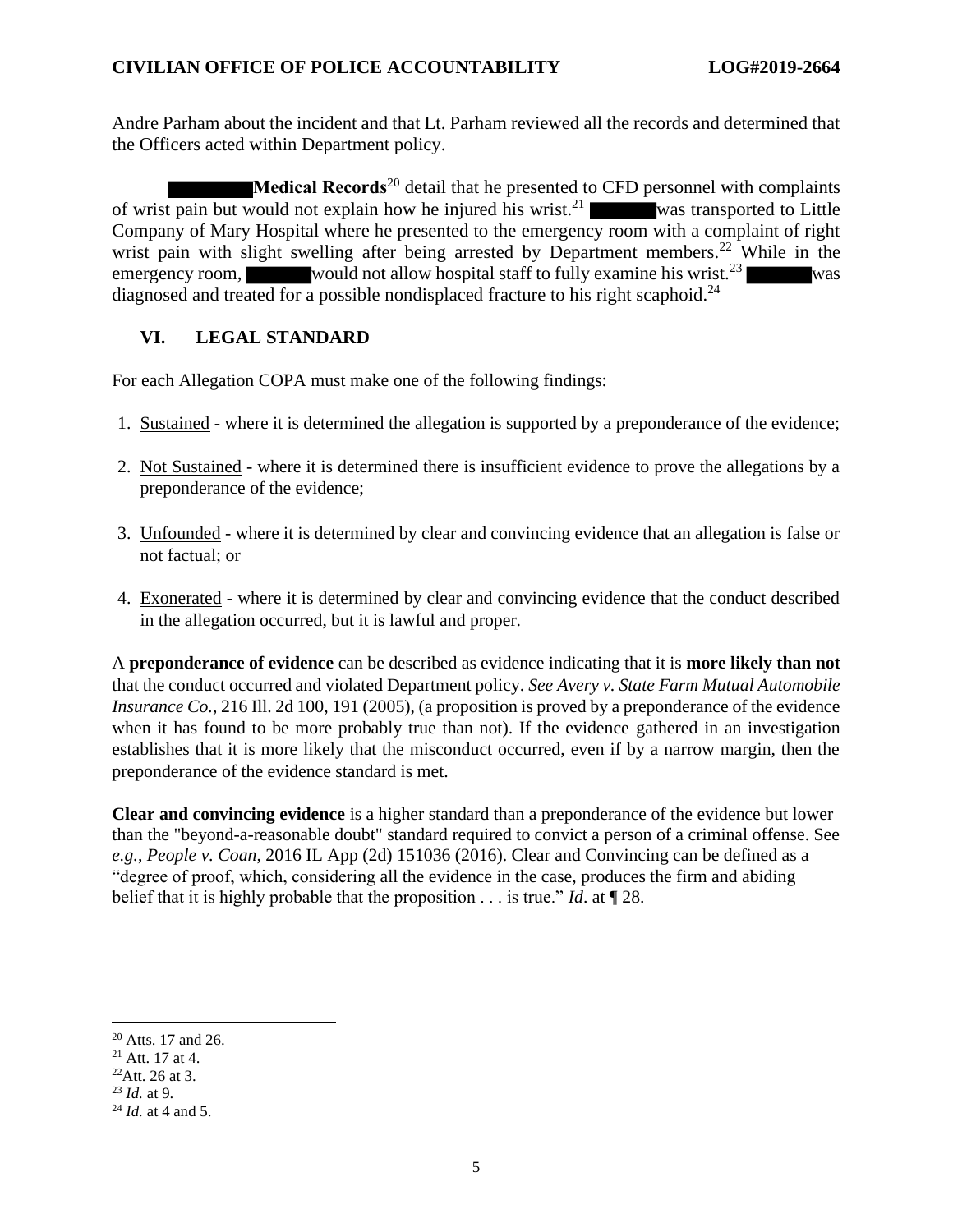## **VII. ANALYSIS**

COPA finds that Allegation #1 against the Officers is **exonerated**. An officer must have probable cause to arrest a subject.<sup>25</sup> "Probable cause to arrest exists where the police have knowledge of facts that would lead a reasonable person to believe that a crime has occurred and that the subject had committed it."<sup>26</sup> The reasonable basis of any arrest "should be considered from the perspective of a reasonable officer at the time" of the arrest.<sup>27</sup> Additionally, it is unlawful for a person to "drive or [be] in actual physical control of a motor vehicle" with a suspended driver's license.<sup>28</sup> While "actual physical control" does not have a clear definition, courts have found that a person seated in the driver's seat and in possession of the keys to the vehicle is in "actual physical control."<sup>29</sup>

Here it is undisputed that driver's license was suspended while he was occupying the driver's seat of his vehicle and in possession of the vehicle keys. While it is unclear if was actually driving the vehicle, as the Officers assert, or if he was just seated in the driver's seat, as asserts, it is clear that was either driving or in actual physical control of the vehicle while his driver's license was suspended. Therefore, the Officers decision to arrest was reasonable and proper.

COPA finds that Allegation #2 against the Officers is **not sustained**. Here, COPA was unable to locate any evidence, other than his statement, that corroborates the allegation. Additionally, COPA was unable to locate any evidence, other than the Officer's statements, that refute the allegation. While the medical records detail a possible fracture to his right scaphoid, it is unclear when or how this injury occurred.<sup>30</sup>

## **VIII. CONCLUSION**

| <b>Officer</b>                           | <b>Allegation</b>                                                     | Finding/              |
|------------------------------------------|-----------------------------------------------------------------------|-----------------------|
|                                          |                                                                       | <b>Recommendation</b> |
| <b>Officer Thomas</b><br>Kocanda         | without<br>1. Arresting Mr.<br>justification, in violation of Rule 6. | Exonerated.           |
|                                          | 2. Handcuffing Mr.<br>too<br>tightly, in violation of Rule 8.         | Not Sustained.        |
| <b>Officer Michael</b><br><b>Marozas</b> | without<br>1. Arresting Mr.<br>justification, in violation Rule 6.    | Exonerated.           |

Based on the analysis set forth above, COPA makes the following findings:

<sup>25</sup> *People v.* 408 Ill. App. 3d 107 (citing *Beck v. Ohio*, 379 U.S. 89, 91, (1964).

 $26$  S04-13-09 II(D).

 $27$  S04-13-09 II(D).

 $28625$  ILCS  $5/6 - 303(a)$ .

<sup>29</sup> *See People v. Morris,* 16 N.E.3d 269; *City of Naperville v. Watson*¸677 N.E.2d 955 (Ill. 1997); *People v. Brown,*  175 Ill. App. 3d 676 (1988); *People v. Parks*, 2014 Ill. App. 2d 140080 (Ill App. Ct. 2014).

striking of the holding cell wall or door could have caused his injury. Additionally, the mere presence of an injury, in and of itself, is not dispositive of misconduct.